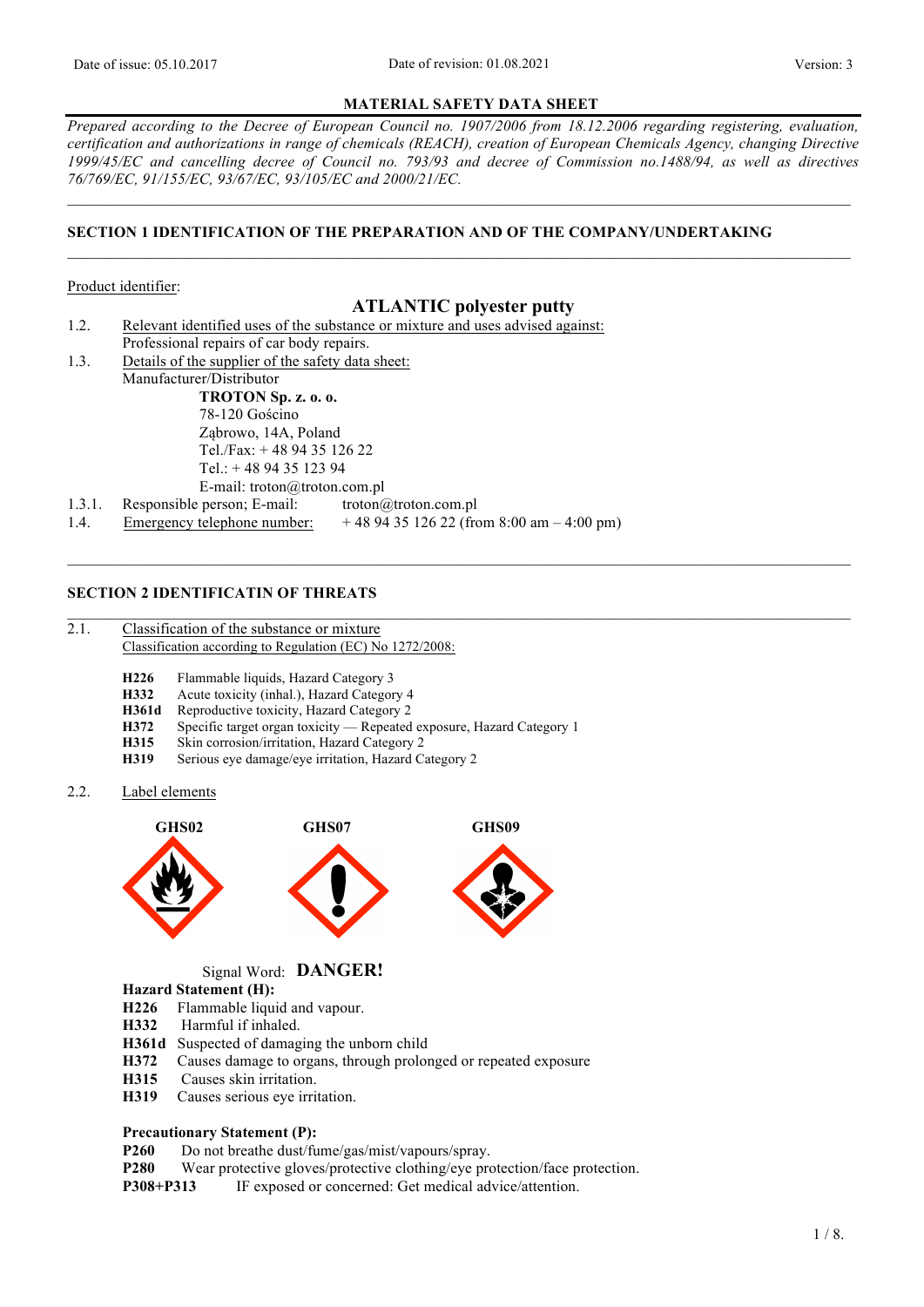**P302+P352** IF ON SKIN: Wash with plenty of soap and water.

**P305+P351+P338** IF IN EYES: Rinse cautiously with water for several minutes. Remove contact lenses, if present and easy to do. Continue rinsing.

**P304+P340** IF INHALED: Remove victim to fresh air and keep at rest in a position comfortable for breathing**. P501** Dispose of contents/container according to the local regulations **Contain:** styrene.

## **VOC=55g/l**

## **2004/42/WE IIB(b) (250)55**

2.3. Information concerning particular hazards for human and environment:

Inhalation: in mild cases it causes cough, irritation of the mouth and throat, sometimes it causes chest pain. In more acute cases it causes headache, vertigo, fatigue, maysthenia, drowsiness and in extreme cases loss of consciousness. Eye contact: causes mechanical irritation, redness, pain and asthenopia. If the drops of the product get in the eyes,

may cause impairment of sight and allergic reactions.

Skin contact: may cause irritation. In case of problematic skin, skin absorption may occur. In case of long term or repeated contact the skin drying and erythroderma may occur. Irritation and redness may occur.

Chronic exposure:

In case of chronic inhalation of the vapour/dust of the product, chest pain, irritation of the mucous membranes, headache, vertigo, excitement or drowsiness, problems with the digestive system, exsiccation, cracking of the skin and allergy may occur.

# **SECTION 3 COMPOSITION/INFORMATION ON INGREDIENTS**

3.1. Mixture:

| Chemical name:        | $(\%)$<br>EEC No<br>CAS No<br>EU No |                | Regulation (EC) No 1272/2008 |           |                      |                  |
|-----------------------|-------------------------------------|----------------|------------------------------|-----------|----------------------|------------------|
|                       |                                     |                |                              |           | Hazard               | Hazard           |
|                       |                                     |                |                              |           | Class                | statement        |
|                       |                                     |                |                              |           | Flam. Liq. 3         | H <sub>226</sub> |
|                       | $601 - 026 - 00 - 0$                | $100 - 42 - 5$ | 202-851-5                    | $15 - 17$ | Repr. 2              | H361d            |
| Styren                |                                     |                |                              |           | Acute Tox. 4         | H332             |
| <b>REACH:</b>         |                                     |                |                              |           | STOT RE <sub>1</sub> | H372             |
| 01-2119457861-32-XXXX |                                     |                |                              |           |                      | (hiring organs)  |
|                       |                                     |                |                              |           | Skin Irrit. 2        | H315             |
|                       |                                     |                |                              |           | Eye Irrit. 2         | H319             |

 $\_$  , and the state of the state of the state of the state of the state of the state of the state of the state of the state of the state of the state of the state of the state of the state of the state of the state of the

Full meaning of phrases and symbolsare in section 16.

## **SECTION 4 FIRST AID MEASURES**

# 4.1. Description of first aid measures:

Take normal precautionary measures applied during the handling of chemicals. In case of any symptoms, seek medical advice.

 $\_$  , and the state of the state of the state of the state of the state of the state of the state of the state of the state of the state of the state of the state of the state of the state of the state of the state of the

## IN CASE OF INGESTION:

Measures:

- If swallowed, do not induce vomiting (risk of aspiration).
- Obtain immediate medical help.

### IN CASE OF INHALATION:

Measures:

- Remove the affected person to fresh air, keep calm, cover with a blanket.
- In case of shortness of breath, give oxygen.
- If breathing has stopped, administer artificial respiration and obtain medical help.

IN CASE OF SKIN CONTACT:

Measures:

- Immediately flush with plenty of water.
- Take off all contaminated clothing.
- Wash skin with plenty of water and soap.
- In case of symptoms, obtain medical attention and show him the label!

IN CASE OF EYE CONTACT: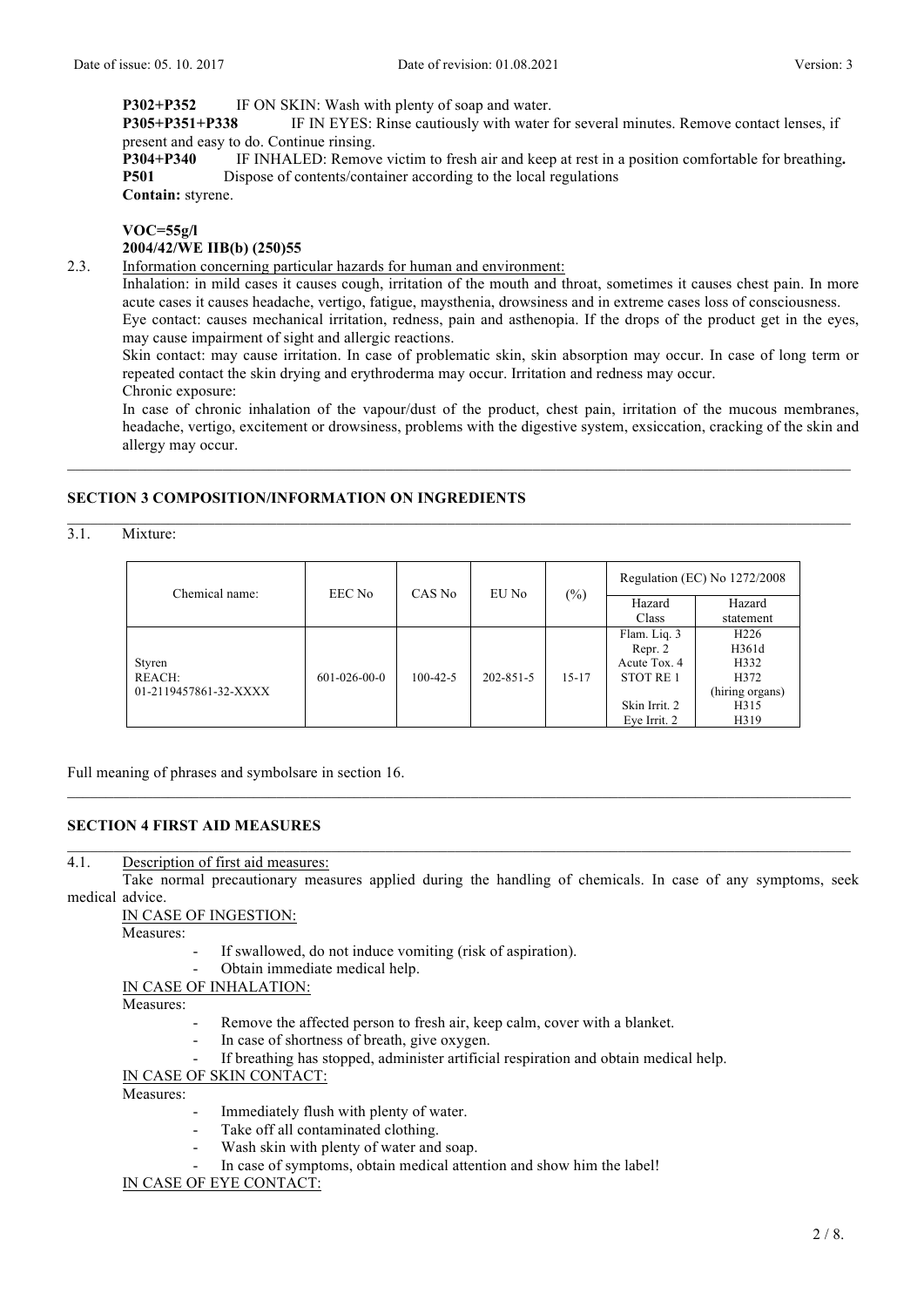### Measures:

- Remove contact lenses.
- Flush immediately with plenty of water for 15 minutes, holding the eyelids wide open.
- Consult an ophthalmologist.

# 4.2. Most important symptoms and effects, both acute and delayed:

Inhalation: in mild cases it causes cough, irritation of the mouth and throat, sometimes it causes chest pain. In more acute cases it causes headache, vertigo, fatigue, maysthenia, drowsiness and in extreme cases loss of consciousness. Eye contact: causes mechanical irritation, redness, pain and asthenopia. If the drops of the product get in the eyes, may cause impairment of sight and allergic reactions.

Skin contact: may cause irritation. In case of problematic skin, skin absorption may occur. In case of long term or repeated contact the skin drying and erythroderma may occur. Irritation and redness may occur. Chronic exposure:

In case of chronic inhalation of the vapour/dust of the product, chest pain, irritation of the mucous membranes, headache, vertigo, excitement or drowsiness, problems with the digestive system, exsiccation, cracking of the skin and allergy may occur.

4.3. Indication of any immediate medical attention and special treatment needed:

No special antidote, apply symptomatic treatment.

# **SECTION 5 FIRE-FIGHTING MEASURES**

5.1. Extinguishing media: 5.1.1. Suitable extinguishing media:

- Foam, carbon dioxide or dry chemical.
- 5.1.2. Unsuitable extinguishing media: Strong water jet.
- 5.2. Special hazards arising from the substance or mixture: In case of combustion, carbon oxide and toxic fumes are formed.
- 5.3. Advice for firefighters:
	- Wear full protective clothing (gas-tight and antistatic) and self-contained breathing apparatus.
	- Cool the fire affected containers with water spray.

Prevent penetration into ground and surface water. Prevent penetration of the fire extinguishing media into ground and surface water. Collect fire extinguishing media separately, do not discharge into sewage system.

 $\_$  , and the state of the state of the state of the state of the state of the state of the state of the state of the state of the state of the state of the state of the state of the state of the state of the state of the

 $\mathcal{L}_\text{max}$ 

# **SECTION 6 ACCIDENTAL RELEASE MEASURES**

6.1. Personal precautions, protective equipment and emergency procedures: 6.1.1 For non-emergency personnel: Keep unprotected people away, allow only well trained experts wearing suitable protective clothing to abide in the field of accident. 6.1.2. For emergency responders: Remove all ignition sources, flames. Protect sewage outlets. Disperse vapours with water spray. Stop leakage – close the source of the leakage, seal damaged container and place in an other container. Ensure adequate ventilation.

Wear protective clothing and gloves.

- Do not inhale vapours.
- 6.2. Enivornmental precautions: Dispose of spillage and waste (product/packaging) in accordance with all applicable environmental laws. Do not allow to enter sewers/soil/surface or ground water. Notify the respective authorities in accordance with local law in the case of environmental pollution immediately.
- 6.3. Methods and material for containment and cleaning up: Absorb the spilled product with an inert substance (e.g.: sand or diatomaceous earth) and transfer into a sealed container, and send to an authorized waste disposal company. During disposal wear suitable personal protective equipment.
- 6.4. Reference to other sections: For further and detailed information see section 8 and 13.  $\_$  , and the state of the state of the state of the state of the state of the state of the state of the state of the state of the state of the state of the state of the state of the state of the state of the state of the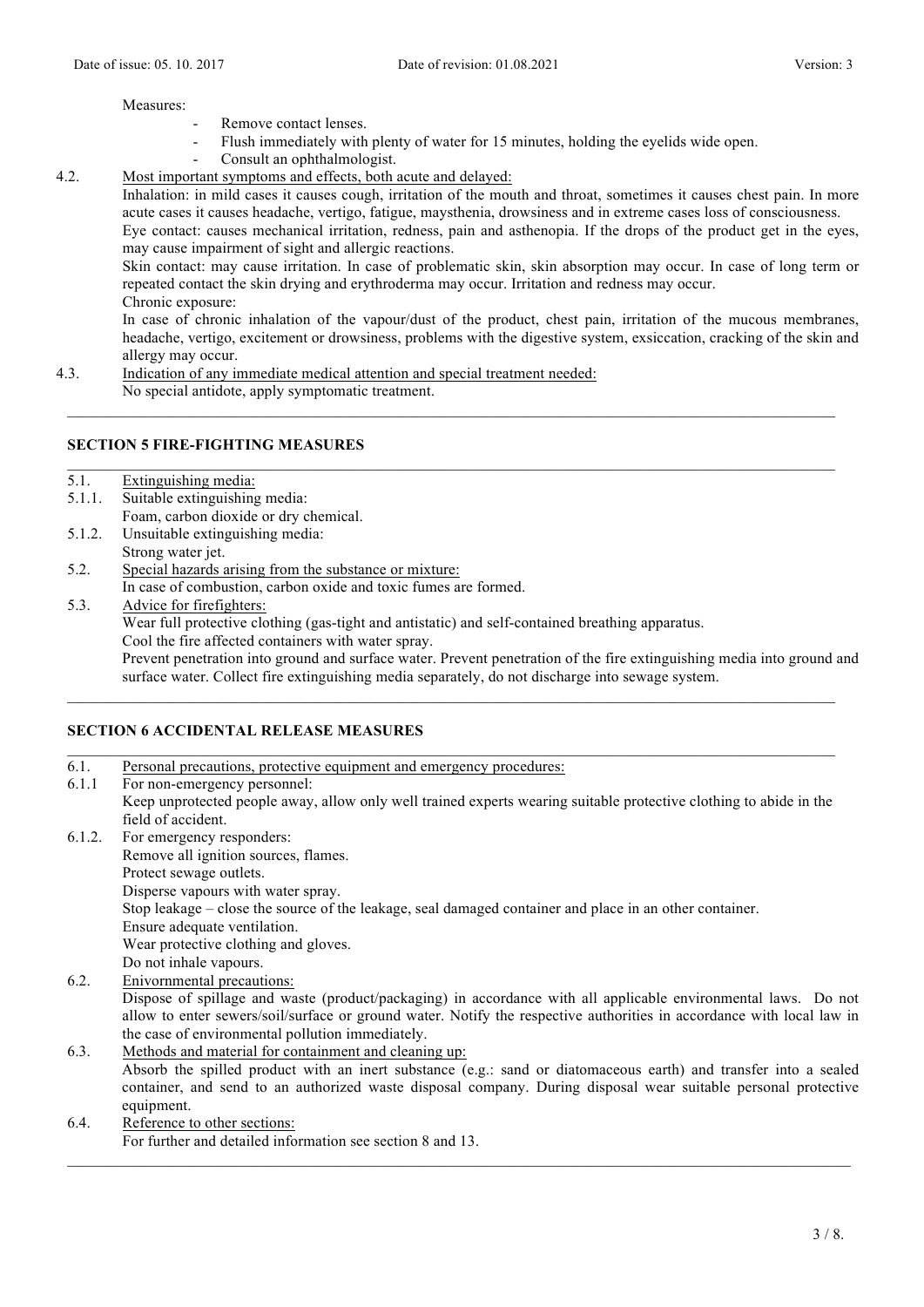### **SECTION 7 HANDLING AND STORAGE**

| 7.1. | Precautions for safe handling:                                                   |
|------|----------------------------------------------------------------------------------|
|      | Observe conventional hygiene precautions.                                        |
|      | Avoid contact with skin and eyes.                                                |
|      | Do not inhale vapours.                                                           |
|      | Do not eat, drink or smoke during the usage.                                     |
|      | Technical measures:                                                              |
|      | Use only in well-ventilated places with exhaust ventilation.                     |
|      | Tools, equipments and containers must be sealed tightly.                         |
|      | Precautions against fire and explosion:                                          |
|      | Keep away from heat and ignition sources.                                        |
| 7.2. | Conditions for safe storage, including any incompatibilities:                    |
|      | Technical measures and storage condition:                                        |
|      | Keep in original, tightly closed and labelled container.                         |
|      | The place of storage has to be properly ventilated and cleanable.                |
|      | Store in cool and dry place.                                                     |
|      | Protect against sunlight.                                                        |
|      | Store below 20°C.                                                                |
|      | Do not store with self-igniting substances and peroxides.                        |
|      | Store in original, properly labelled containers, which are tightly sealed.       |
|      | Do not smoke, eat, use open fire and sparking tools in the place of the storage. |
|      | Keep away from the reach of children.                                            |
|      | Follow all instructions on the label.                                            |
|      | Incompatible materials: strong oxidizing agents.                                 |
|      | Packaging material: original container.                                          |
| 7.3. | Specific end use $(s)$ :                                                         |
|      | No specific instructions available.                                              |

### **SECTION 8 EXPOSURE CONTROLS/PERSONAL PROTECTION**

#### 8.1. Control parameters: No data

8.2. Exposure controls:

In case of a hazardous material with no controlled concentration limit it is the employer's duty to keep concentration levels down to a minimum achievable by existing scientific and technological means, where the hazardous substance poses no harm to workers.

 $\_$  , and the state of the state of the state of the state of the state of the state of the state of the state of the state of the state of the state of the state of the state of the state of the state of the state of the

 $\_$  , and the state of the state of the state of the state of the state of the state of the state of the state of the state of the state of the state of the state of the state of the state of the state of the state of the

8.2.1 Appropriate engineering controls

In pursuance of work is proper foresight needed to avoid spilling onto clothes and floors and to avoid contact with eyes and skin.

The suction of the vapours at the source(s) of emission and general exhaust ventilation is required. The exhaust vents shoudl be placed in the upper part of the room and at the floor level.

Keep away from heat and ignition sources.

- 8.2.2. Individual protection measures, such as personal protective equipment:
	- *1.* Eye/face protection: When working with the product, wear safety glasses with side protection (like goggles) to protect against splashes or a full face shield for protection against vapours and aerosols
	- *2.* Skin protection:
		- a. Hand protection: Wear plastic gloves resistant to organic solvents. Discard contaminated gloves. Wash hands thoroughly after the work hours.
		- b. Other: wear suitable protective clothing made of dense fabric. To prevent skin drying, use suitable protective cream. Separate private clothes from work clothes. Contaminated clothes can not be reused without prior cleaning (washing).
	- *3.* Respiratory protection: In case of insufficient ventilation, wear suitable respiratory protection protective filter masks adapted to activities associated with processing of the product.
	- *4.* Thermal hazard: None known.
- 8.2.3. Environmental exposure controls:

No specific prescription.

The requirements detailed in Section 8 assume skilled work under normal conditions and usage of the product for appropriate aims. If conditions differ from normal or work is carried out under extreme conditions an expert's advice should be sought out before deciding upon further protective measures.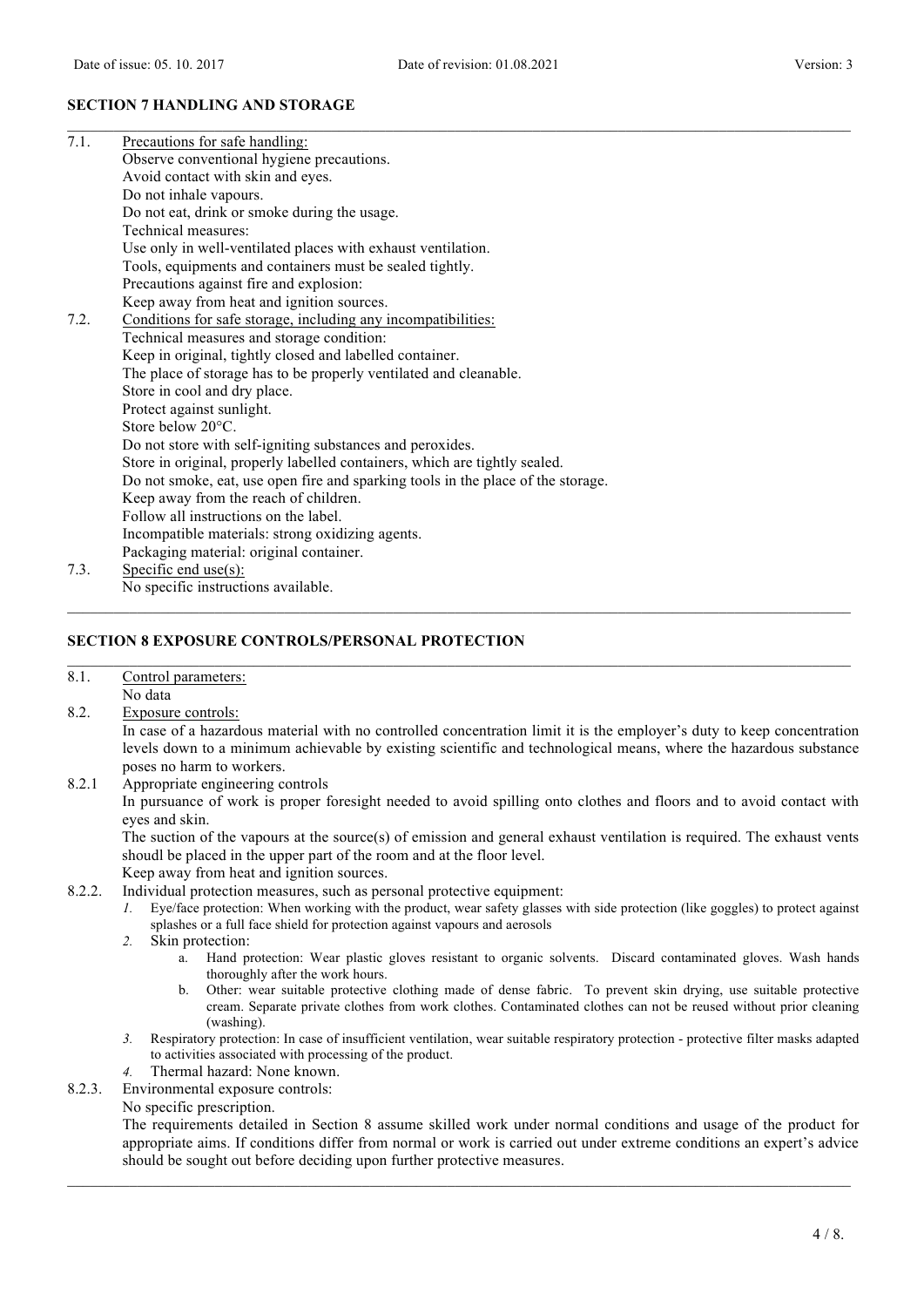# **SECTION 9 PHYSICAL AND CHEMICAL PROPERTIES:**

| 9.1. Information on basic physical and chemical properties |                                    |
|------------------------------------------------------------|------------------------------------|
| Physical condition/form coluour                            | Liquid of high viscosity; beuge.   |
| Odour                                                      | typical of solvents                |
| Boiling point                                              | $124-145^{\circ}$ c for styrene    |
| Melting point:                                             | $-25^{\circ}$ c for styrene        |
| Vapours pressure                                           | No data                            |
| Solubility in water and other solvents                     | Very weak                          |
| Solubility in organic solvents                             | Butyl acetate – solubility limited |
| Specific gravity                                           | Circa $0.88$ g/cm <sup>3</sup>     |
| $pH$ :                                                     | No data                            |
| Ignition temperature                                       | 23 <sup>o</sup> c for styrene      |
| Explosive properties: limits                               | No data                            |
| Autoignition point                                         | 315°C for styrene                  |
| Flammable                                                  | Hight viscosity liquide, flammable |
| Explosive properties: limits                               | Not explosive, no concern          |
| Oxidizing properties                                       | Not oxidizing, no concern          |
| Distribution ratio 1-n-octanol/water                       | No data available                  |
| Other properties: viscosity                                | Rotational rheometer 5000-8000mpas |
| Other information:<br>9.2.                                 |                                    |
| Denysty: $1,25g/l$                                         |                                    |

# **SECTION 10 STABILITY AND REACTIVITY**

| 10.1. | Reactivity:                                                                    |
|-------|--------------------------------------------------------------------------------|
|       | None known.                                                                    |
| 10.2. | Chemical stability:                                                            |
|       | At normal temperature: stabile at general conditions of work.                  |
| 10.3. | Possibility of hazardous reactions:                                            |
|       | None known.                                                                    |
| 10.4. | Conditions to avoid:                                                           |
|       | High temperature, fire.                                                        |
| 10.5. | Incompatible materials:                                                        |
|       | storng oxidizing agents.                                                       |
| 10.6. | Hazardous decomposition products:                                              |
|       | In case of high temperature or fire, carbon oxides and toxic smoke may evolve. |

# **SECTION 11 TOXICOLOGICAL INFORMATION**

11.1. Information on toxicological effects:

Acute toxicity: Harmful by inhalation and in contact with skin. Irritation: None known. Corrosivity: None known. Sensitisation: None known. Repeated dose toxicity: Repeated exposure may cause skin dryness or cracking. Carcinogenicity: None known. Mutagenicity: None known. Reproduction toxicity: None known. 11.1.1. For substances subject to registration, brief summaries of the information derived from the test conducted:

- No data available.
- 11.1.2. Relevant toxicological properties of the hazardous substances:

Information on toxicological effects:

| Name of the substance: | $CAS-$         | Dose:                      | Value: | Unit:       |
|------------------------|----------------|----------------------------|--------|-------------|
|                        | number:        |                            |        |             |
|                        |                | $LD_{50}$ (rat, oral)      | 5000   | mg/kg       |
|                        |                | $LC_{50}(rat, inhalation)$ | 24 000 | $mg/m^3/4h$ |
| Styrene                | $100 - 42 - 5$ | TCL0 (human, inhalation)   | 2 600  | $mg/m^2$    |
|                        |                | $LCL0$ (rat, oral)         | 43 000 | $m\Omega/m$ |

 $\_$  , and the state of the state of the state of the state of the state of the state of the state of the state of the state of the state of the state of the state of the state of the state of the state of the state of the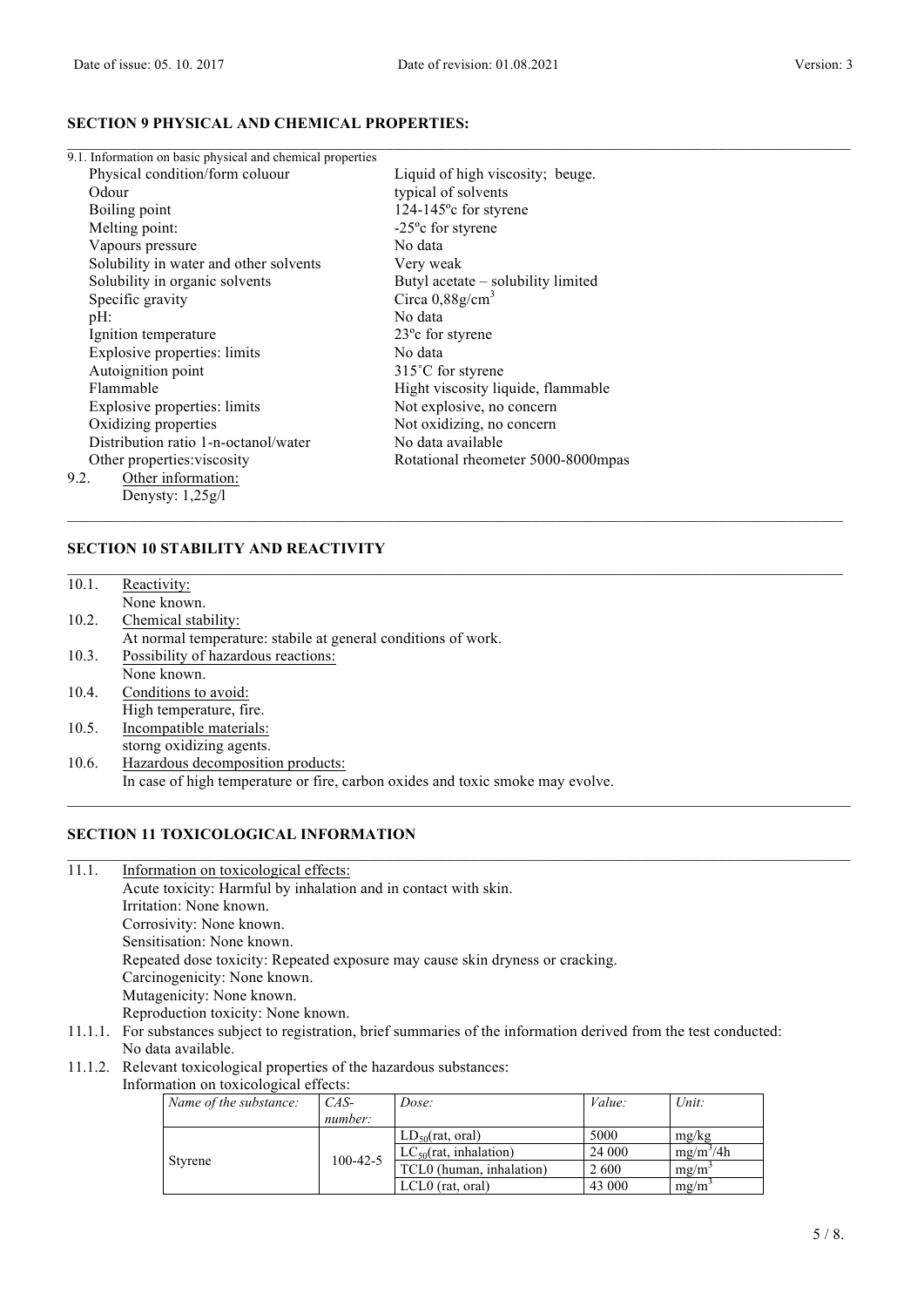- 11.1.3. Information on likely routes of exposure:
- ingestion, inhalation, skin and eye contact.
- 11.1.4. Symptoms related to the physical, chemical and toxicological characteristics:

Inhalation: in mild cases it causes cough, irritation of the mouth and throat, sometimes it causes chest pain. In more acute cases it causes headache, vertigo, fatigue, maysthenia, drowsiness and in extreme cases loss of consciousness.

Eye contact: causes mechanical irritation, redness, pain and asthenopia. If the drops of the product get in the eyes, may cause impairment of sight and allergic reactions.

Skin contact: may cause irritation. In case of problematic skin, skin absorption may occur. In case of long term or repeated contact the skin drying and erythroderma may occur. Irritation and redness may occur. Chronic exposure:

In case of chronic inhalation of the vapour/dust of the product, chest pain, irritation of the mucous membranes, headache, vertigo, excitement or drowsiness, problems with the digestive system, exsiccation, cracking of the skin and allergy may occur.

11.1.5. Delayed and immediate effects as well as chronic effects from short and long-term exposure: Harmful by inhalation and in contact with skin.

Repeated exposure may cause skin dryness or cracking.

- 11.1.6. Interactive effects: No data available.
- 11.1.7. Absence of specific data:
- No information.
- 11.1.8. Other information: No data available.

# **SECTION 12 ECOLOGICAL INFORMATION**

## 12.1. Toxicity:

Aquatic toxicity:

| ,,,,,,,,,,     |                        |                 |                                 |              |          |
|----------------|------------------------|-----------------|---------------------------------|--------------|----------|
|                | Name of the substance: | $CAS-number:$   | Method:                         | Value:       | Unit:    |
|                |                        |                 | $LC_{50}$ - fish                | $4 - 10$     | mg/l/96h |
|                |                        | $100 - 42 - 5$  | $LS_{50}$ aquatic invertebrates | 4.7          | mg/l/48h |
| <b>Styrene</b> |                        | $EC_{50}$ algae | 4.9                             | mg/l/72h     |          |
|                |                        |                 | NOEC bacterium                  | $72^{\circ}$ | mg/l/16h |

 $\_$  , and the state of the state of the state of the state of the state of the state of the state of the state of the state of the state of the state of the state of the state of the state of the state of the state of the

Effect on activated sludge: at proper entering of small concentrations to biological sewage treatment plants no perturbations should be expected during the decomposition of the activated sludge.

### 12.2. Persistence and degradability:

| Name of the substance: | $CAS-number:$  |                                                                                                                                                                                                    |
|------------------------|----------------|----------------------------------------------------------------------------------------------------------------------------------------------------------------------------------------------------|
| <b>Styrene</b>         | $100 - 42 - 5$ | Biodegradation: $80\%/20$ d (in closed circumstances) – the product is readily<br>biodegradable.<br>Bioaccumulation: $log Pow: 2.96$ (OECD 107) – bioaccumulation potential is not<br>significant. |

# 12.3. Bioaccumulation potential:

No data available.  $12.4$  Mobility in soil:

No data available.

- 12.5. Results of PBT and vPvB assessment: No data available.
- 12.6. Other adverse effects: No data

## **SECTION 13 DISPOSAL CONSIDERATIONS**

13.1. Waste treatment methods: Disposal according to the local regulations. 13.1.1. Information regarding the disposal of the product: Do not dispose with communal wastes, do not pour into drainage system. Incinerate in specially adapted installations or deliver to authorized waste collector. European Waste Catalogue code: 08 01 00 wastes from MFSU and removal of paint and varnish 08 01 11\* waste paint and varnish containing organic solvents or other dangerous substances

 $\_$  , and the state of the state of the state of the state of the state of the state of the state of the state of the state of the state of the state of the state of the state of the state of the state of the state of the

 $\mathcal{L}_\text{max} = \frac{1}{2} \sum_{i=1}^n \mathcal{L}_\text{max} = \frac{1}{2} \sum_{i=1}^n \mathcal{L}_\text{max} = \frac{1}{2} \sum_{i=1}^n \mathcal{L}_\text{max} = \frac{1}{2} \sum_{i=1}^n \mathcal{L}_\text{max} = \frac{1}{2} \sum_{i=1}^n \mathcal{L}_\text{max} = \frac{1}{2} \sum_{i=1}^n \mathcal{L}_\text{max} = \frac{1}{2} \sum_{i=1}^n \mathcal{L}_\text{max} = \frac{1}{2} \sum_{i=$ 

\* hazardous waste.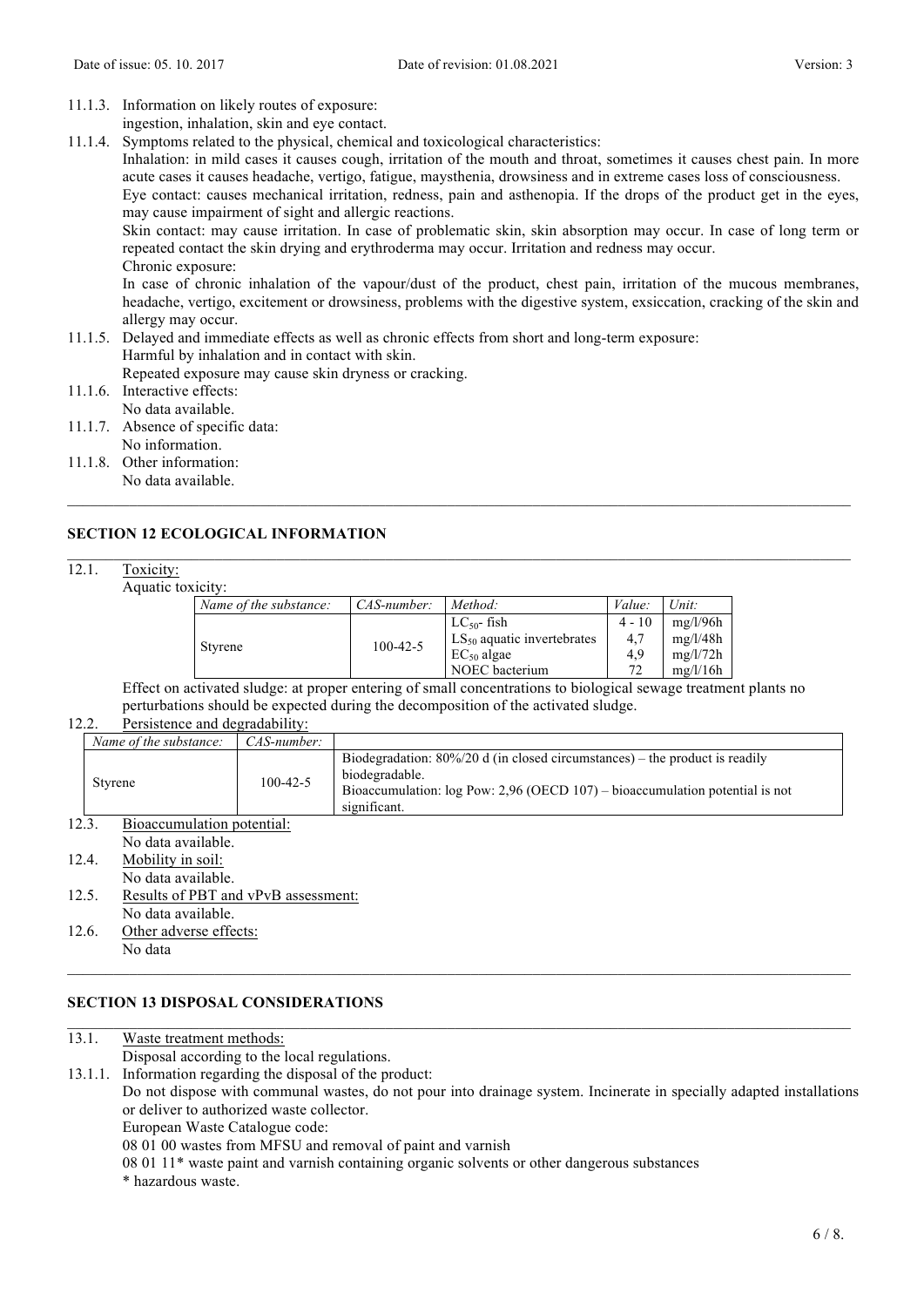| 13.1.2. Information regarding the disposal of the packaging                                                 |
|-------------------------------------------------------------------------------------------------------------|
| Used packaging should be delivered to authorized collector who has due permission within the range of waste |
| management and especially in dangerous waste management.                                                    |
| European Waste Catalogue code:                                                                              |
| For used packaging:                                                                                         |
| 15 01 10* packaging containing residues of or contaminated by dangerous substances                          |
| * hazardous waste.                                                                                          |
| 13.1.3. Physical/chemical properties that may affect waste treatment options shall be specified:            |
| None known.                                                                                                 |
| 13.1.4. Sewage disposal:                                                                                    |
| None known.                                                                                                 |
| 13.1.5. Special precautions for any recommended waste treatment:                                            |

 $\mathcal{L}_\text{max} = \frac{1}{2} \sum_{i=1}^n \mathcal{L}_\text{max} = \frac{1}{2} \sum_{i=1}^n \mathcal{L}_\text{max} = \frac{1}{2} \sum_{i=1}^n \mathcal{L}_\text{max} = \frac{1}{2} \sum_{i=1}^n \mathcal{L}_\text{max} = \frac{1}{2} \sum_{i=1}^n \mathcal{L}_\text{max} = \frac{1}{2} \sum_{i=1}^n \mathcal{L}_\text{max} = \frac{1}{2} \sum_{i=1}^n \mathcal{L}_\text{max} = \frac{1}{2} \sum_{i=$ 

No data available.

# **SECTION 14 TRANSPORT INFORMATION**

| Land transport (ADR/RID)         |                     |
|----------------------------------|---------------------|
| <b>IJN Number</b>                | UN3269              |
| UN proper shipping name          | POLYESTER RESIN KIT |
| Transport hazard class(es)       | 3                   |
|                                  | Label: 3            |
|                                  |                     |
|                                  |                     |
| Packing group                    | HI.                 |
| Enviromental hazards             | NO.                 |
| Tunel resticion code             | (D/E)               |
| <b>Marine transport IMDG/IMO</b> |                     |
| <b>IJN Number</b>                | UN3269              |
| UN proper shipping name          | POLYESTER RESIN KIT |
| Transport hazard class(es)       | 3                   |
|                                  | Label: 3            |
|                                  |                     |
|                                  |                     |
| EmS code                         | $F-E,S-D$           |
| Packing group                    | III                 |
| Enviromental hazards             | NO                  |
| <b>Air transport IATA</b>        |                     |
| <b>IJN Number</b>                | UN3269              |
| UN proper shipping name          | POLYESTER RESIN KIT |
| Transport hazard class(es)       | 3                   |
|                                  | Label: 3            |
|                                  |                     |
|                                  |                     |
| Packing group                    | Ш.                  |
| Enviromental hazards             | N <sub>O</sub>      |
| Special precautions for user     | No data available.  |

## **SECTION 15 REGULATORY INFORMATION**

15.1. Safety, health and environmental regulations/legislation specific for the substance or mixture: REGULATION (EC) No 1907/2006 OF THE EUROPEAN PARLIAMENT AND OF THE COUNCIL of 18 December 2006 concerning the Registration, Evaluation, Authorisation and Restriction of Chemicals (REACH), establishing a European Chemicals Agency, amending Directive 1999/45/EC and repealing Council Regulation (EEC) No 793/93 and Commission Regulation (EC) No 1488/94 as well as Council Directive 76/769/EEC and Commission Directives 91/155/EEC, 93/67/EEC, 93/105/EC and 2000/21/EC

 $\mathcal{L}_\text{max} = \frac{1}{2} \sum_{i=1}^n \mathcal{L}_\text{max} = \frac{1}{2} \sum_{i=1}^n \mathcal{L}_\text{max} = \frac{1}{2} \sum_{i=1}^n \mathcal{L}_\text{max} = \frac{1}{2} \sum_{i=1}^n \mathcal{L}_\text{max} = \frac{1}{2} \sum_{i=1}^n \mathcal{L}_\text{max} = \frac{1}{2} \sum_{i=1}^n \mathcal{L}_\text{max} = \frac{1}{2} \sum_{i=1}^n \mathcal{L}_\text{max} = \frac{1}{2} \sum_{i=$